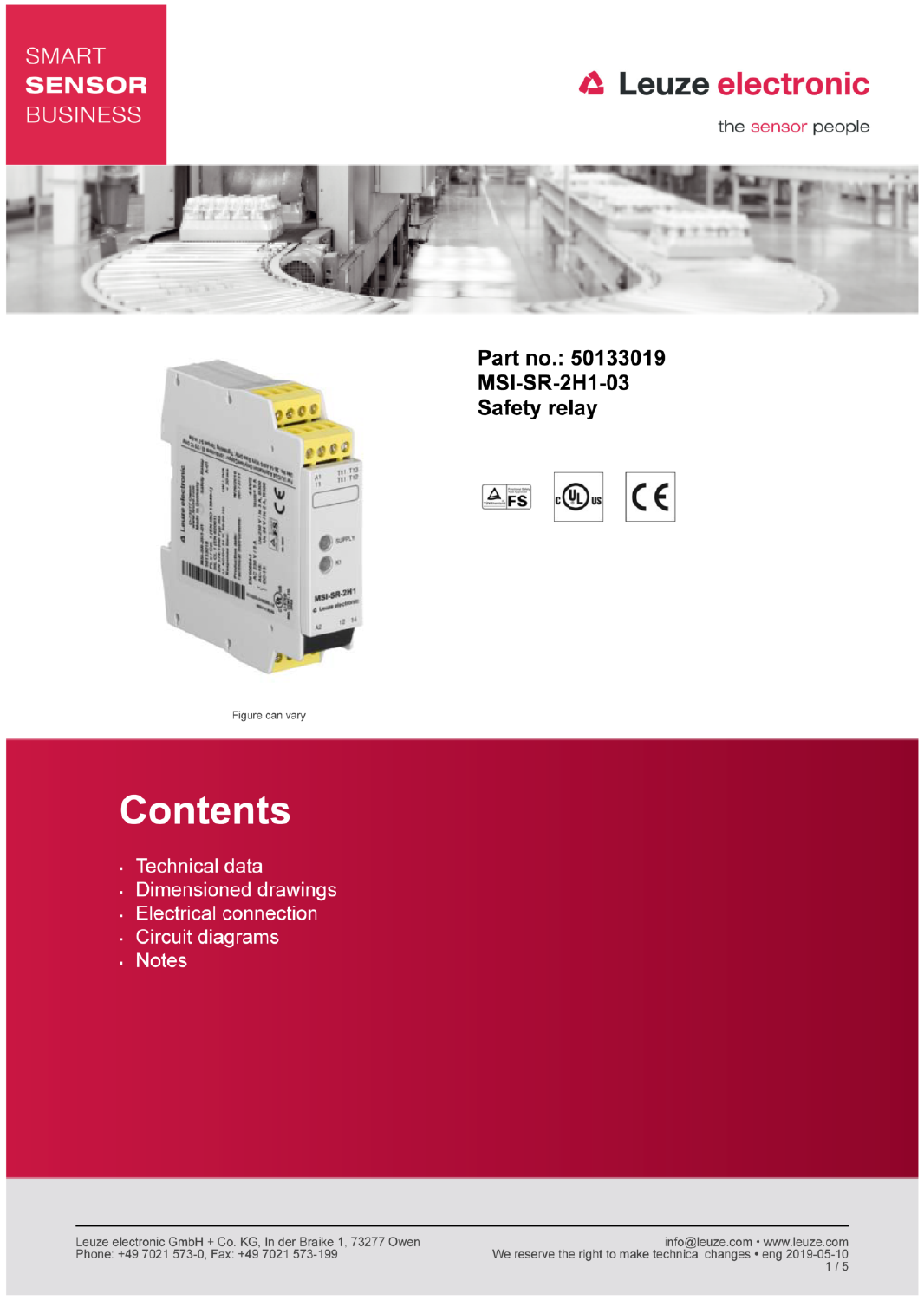## Part no.: 50133019 – MSI-SR-2H1-03 – Safety relay

#### **Technical data**

| <b>Basic data</b>                                                       |                                                                 |
|-------------------------------------------------------------------------|-----------------------------------------------------------------|
| <b>Series</b>                                                           | MSI-SR-2H1                                                      |
| Application                                                             | Evaluation unit for two-hand control devices                    |
|                                                                         |                                                                 |
| <b>Characteristic parameters</b>                                        |                                                                 |
| SIL                                                                     | 3, IEC 61508                                                    |
| <b>SILCL</b>                                                            | 3, IEC/EN 62061                                                 |
| Performance Level (PL)                                                  | c, EN ISO 13849-1                                               |
| PFH <sub>D</sub>                                                        | 0.0000021 per hour                                              |
| PFH <sub>D</sub>                                                        | 2,1E-06 per hour                                                |
| Mission time T <sub>M</sub>                                             | 20 years, EN ISO 13849-1                                        |
| Category                                                                | 1, EN ISO 13849                                                 |
|                                                                         |                                                                 |
| <b>Electrical data</b>                                                  |                                                                 |
| <b>Supply circuit</b>                                                   |                                                                 |
| Nominal voltage U <sub>N</sub>                                          | 24 V AC/DC                                                      |
| Nominal frequency                                                       | 50  60 Hz                                                       |
| Rated power AC                                                          | 2 V·A                                                           |
| Rated power DC                                                          | 0.7W                                                            |
| Galvanic isolation between supply and control circuit                   | Yes (when U <sub>N</sub> ≥, AC 115-230 V)                       |
| <b>Output circuit</b>                                                   |                                                                 |
| Release current paths                                                   | Changeover                                                      |
| Contact material                                                        | Ag alloy                                                        |
| Usage category AC-15 (NO contact)                                       | Ue 230V, le 3A                                                  |
| Usage category DC-13 (NO contact)                                       | Ue 24V, le 2A                                                   |
| Short circuit protection (NO contact)                                   | gG class safety fuse 6A, melting integral                       |
| Nominal switching voltage, release current paths AC                     | 230 V                                                           |
| Max. thermal continuous current I <sub>th</sub> , release current paths | 6 A                                                             |
| Mechanical life time                                                    | 100,000,000 switching cycles                                    |
| <b>Control circuit</b>                                                  |                                                                 |
| Nominal output voltage DC                                               | 24 V                                                            |
| Input current at the control inputs (safety circuit/reset circuit)      | $2.5 \text{ mA}$                                                |
| Max. peak current at the control inputs (safety circuit/reset circuit)  | 3 mA                                                            |
| Max. cable resistance, per channel                                      | $≤$ (5 + (1.176 x U <sub>B</sub> / U <sub>N</sub> - 1) x 100) Ω |
| Response time (automatic start $t_{A2}$ )                               | 20 ms                                                           |
| Response time (manual start tA1)                                        | 20 ms                                                           |
| Release time $t_{R}$                                                    | 20 ms                                                           |
| Sychronous time monitoring ts                                           | 500 ms                                                          |
| Recovery time tw                                                        | 250 ms                                                          |
|                                                                         |                                                                 |
| <b>Connection</b>                                                       |                                                                 |

| Number of connections | Piece(s) |
|-----------------------|----------|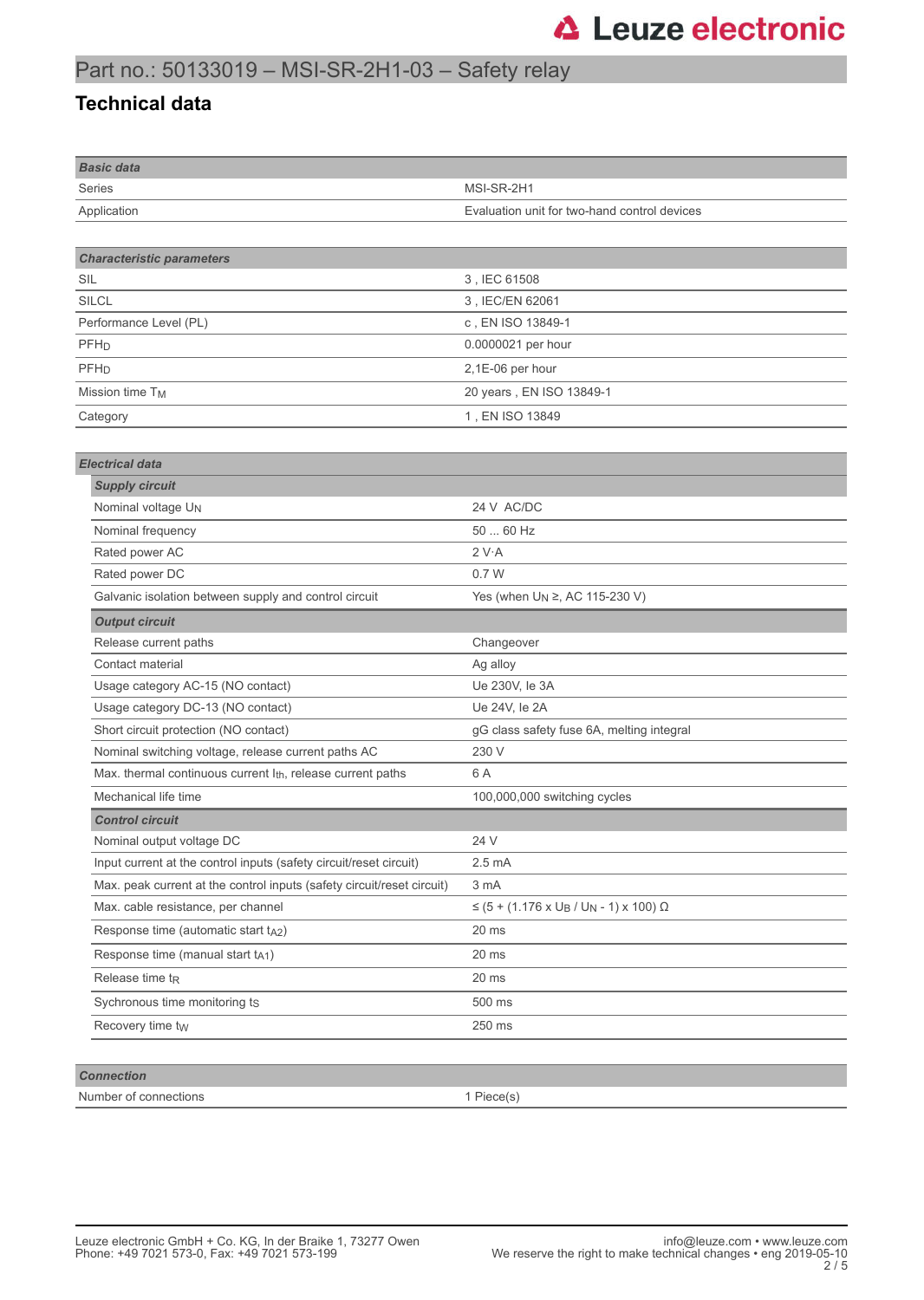### Part no.: 50133019 – MSI-SR-2H1-03 – Safety relay

| <b>Connection 1</b>       |                                                                                                                                                             |
|---------------------------|-------------------------------------------------------------------------------------------------------------------------------------------------------------|
| Type of connection        | Terminal                                                                                                                                                    |
| Function                  | Signal IN<br>Signal OUT<br>Voltage supply                                                                                                                   |
| Type of terminal          | Spring-cage terminal                                                                                                                                        |
| No. of pins               | 9-pin                                                                                                                                                       |
| <b>Cable properties</b>   |                                                                                                                                                             |
| Connection cross sections | $2 \times 0.2$ to 1.5 mm <sup>2</sup> , wire<br>$2 \times 0.2$ to 1.5 mm <sup>2</sup> , wire<br>2 x 0.25 to 1.5 mm <sup>2</sup> , wire with wire-end sleeve |
| <b>Mechanical data</b>    |                                                                                                                                                             |
| Dimension (W x H x L)     | 22.5 mm x 106.5 mm x 91.5 mm                                                                                                                                |
| Net weight                | 100 g                                                                                                                                                       |
| Housing color             | Gray                                                                                                                                                        |
| Type of fastening         | Snap-on mounting                                                                                                                                            |
| <b>Certifications</b>     |                                                                                                                                                             |
| Certifications            | c UL US<br><b>TÜV Rheinland</b>                                                                                                                             |
| <b>Classification</b>     |                                                                                                                                                             |
| Customs tariff number     | 85364900                                                                                                                                                    |
| eCl@ss 8.0                | 27371819                                                                                                                                                    |
| eCl@ss 9.0                | 27371819                                                                                                                                                    |
| <b>ETIM 5.0</b>           | EC001449                                                                                                                                                    |
| <b>ETIM 6.0</b>           | EC001449                                                                                                                                                    |
|                           |                                                                                                                                                             |

### **Dimensioned drawings**

All dimensions in millimeters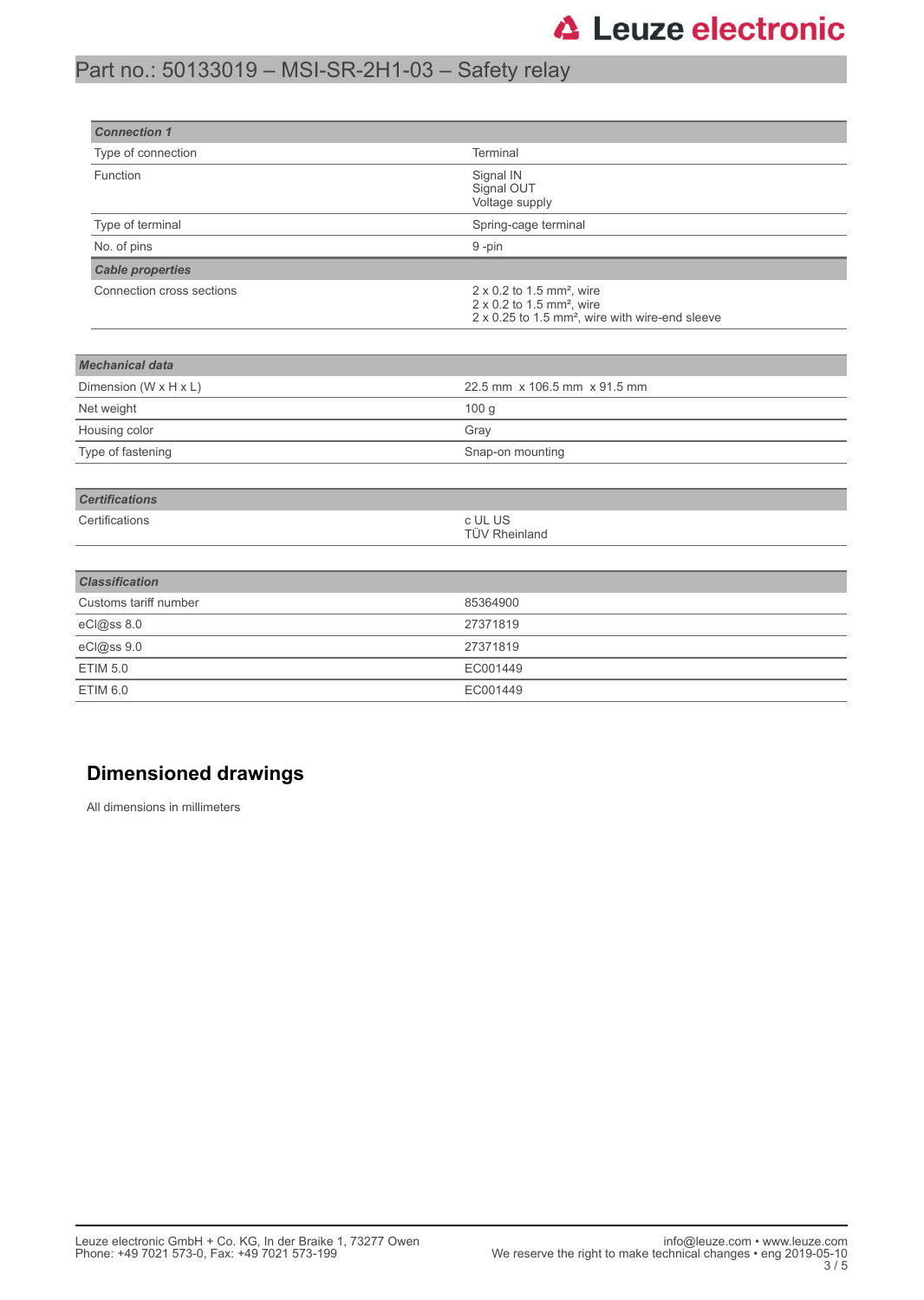# **△ Leuze electronic**

## Part no.: 50133019 – MSI-SR-2H1-03 – Safety relay







### **Electrical connection**

| <b>Connection 1</b> |                                           |
|---------------------|-------------------------------------------|
| Type of connection  | Terminal                                  |
| Function            | Signal IN<br>Signal OUT<br>Voltage supply |
| Type of terminal    | Spring-cage terminal                      |
| No. of pins         | $9 - pin$                                 |

| <b>Terminal</b> | <b>Assignment</b>              |
|-----------------|--------------------------------|
| $-11$           | Release/signaling current path |
|                 |                                |